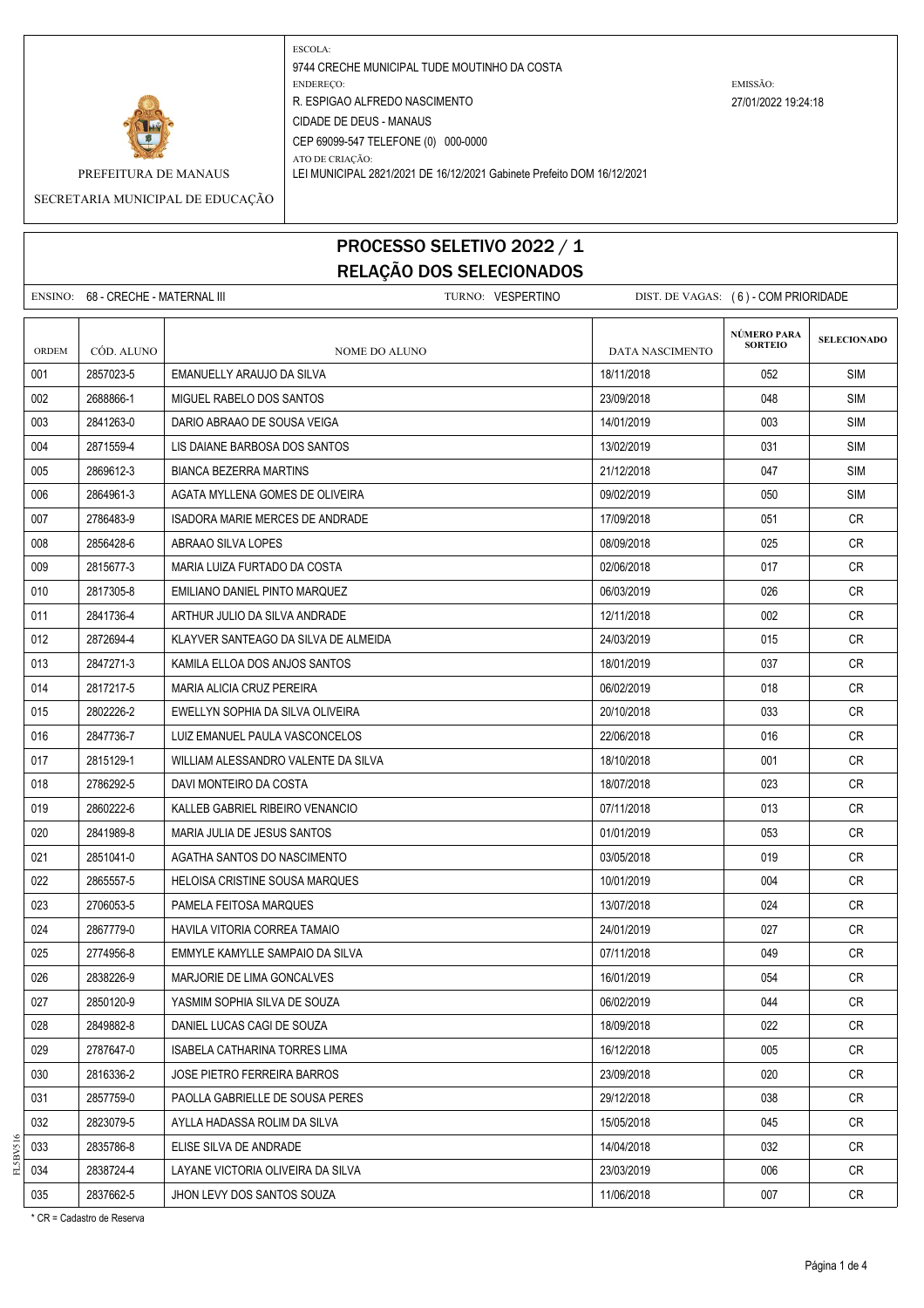

ATO DE CRIAÇÃO:

PREFEITURA DE MANAUS LEI MUNICIPAL 2821/2021 DE 16/12/2021 Gabinete Prefeito DOM 16/12/2021

SECRETARIA MUNICIPAL DE EDUCAÇÃO

## PROCESSO SELETIVO 2022 / 1 RELAÇÃO DOS SELECIONADOS

ENSINO: 68 - CRECHE - MATERNAL III TURNO: VESPERTINO DIST. DE VAGAS: (6) - COM PRIORIDADE **SELECIONADO** ORDEM CÓD. ALUNO | NOME DO ALUNO | DATA NASCIMENTO 036 2817076-8 RYAN GABRIEL GAMA SANTOS 27/07/2018 036 CR 037 2839346-5 NICOLAS DOS SANTOS OLIVEIRA 17 17/05/2018 17/05/2018 021 CR 038 2841980-4 ALICE EMANUELY BARROS DE ANDRADE 20/02/2019 20/02/2019 20/02/2019 008 CR 039 2786826-5 SANDRA MARCELA BARBOSA DE FREITAS 01/04/2018 042 CR 040 2869536-4 DAVI GUILHERME SETUBA DA SILVA 02/01/2019 009 CR 041 2862966-3 LAURA BEATRIZ GUIMARAES FRAGOSO 12/03/2019 028 CR 042 2849575-6 ELOAH DE MATOS CARVALHO 05/04/2018 010 CR 043 2862390-8 ESTER LORRANY FONSECA GONCALVES 13/06/2018 034 CR 044 2670016-6 GEOVANA FEITOZA MACIEL 07/04/2018 029 CR 045 2626394-7 LUCAS EMANUEL NASCIMENTO DA SILVA 29/10/2018 29/10/2018 29/10/2018 011 CR 046 2705532-9 KALLEB EMANOEL OLIVEIRA BATISTA 25/08/2018 030 CR 047 2787846-5 MARIA CLARA FREITAS BATISTA 27/08/2018 035 CR 048 2864981-8 ESTER MARLEM DA SILVA BRUCE 17/02/2019 039 CR 049 2786546-0 ISABELLY VITORIA CASTRO MARTINS 21/07/2018 21/07/2018 21/07/2018 21/07/2018 050 2873759-8 JOSE FELIPE DOS REIS PIMENTEL CONTROL 21/08/2018 31/08/2018 040 CR 051 2756463-0 JOSIAS GABRIEL DE OLIVEIRA PINTO 04/09/2018 012 CR 052 2831823-4 MARIA ELOAH KLEIN MELO 2008/2018 20/08/2018 12:00/08/2018 014 CR 053 2748549-8 SAMIRA DE LOS ANGELES VERA LIRA 09/05/2018 041 CR 054 2823823-0 VICTOR GABRIEL SANTOS DE CARVALHO 20/07/2018 20/07/2018 043 CR **NÚMERO PARA SORTEIO**

FL5BV516

\* CR = Cadastro de Reserva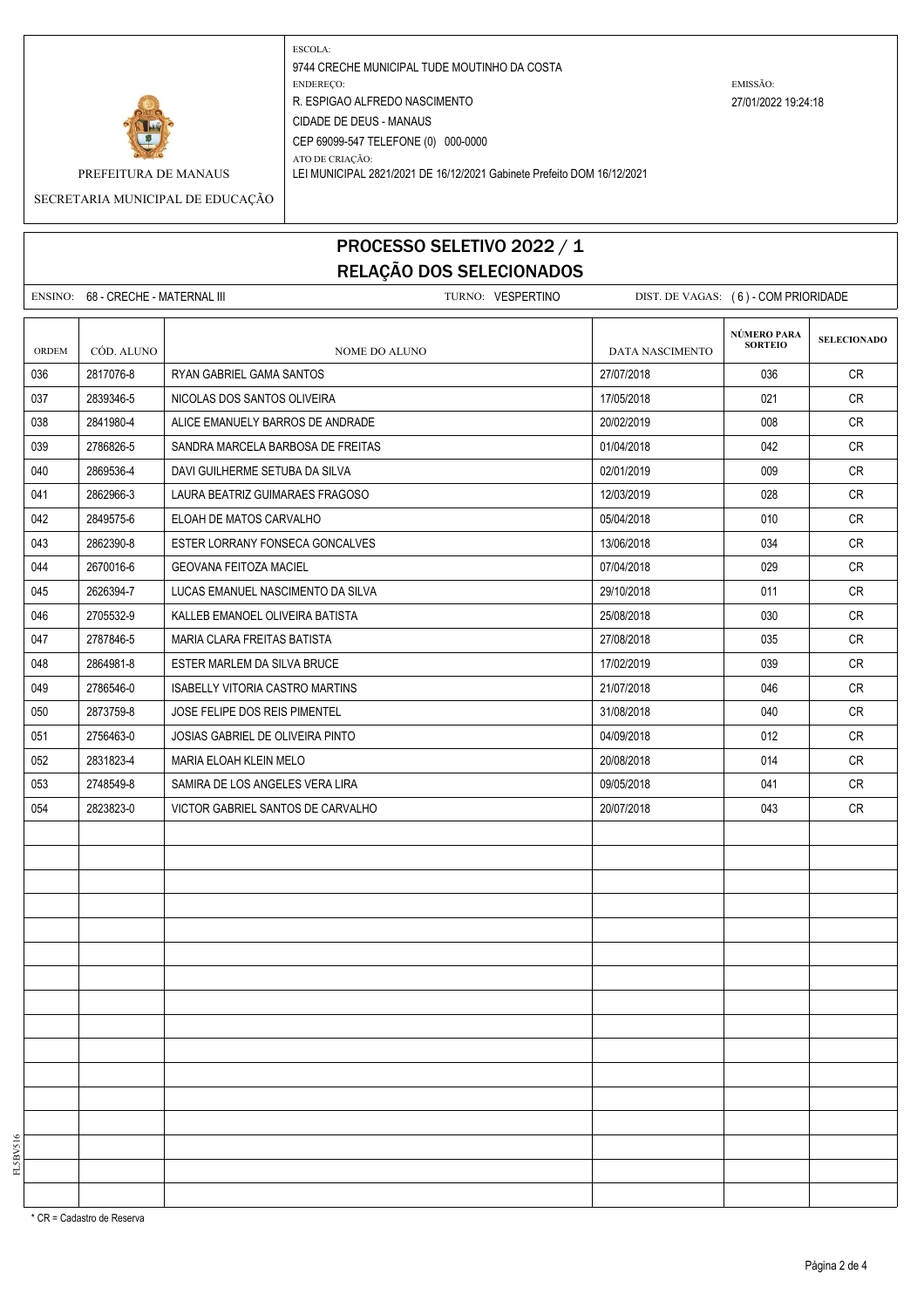

ATO DE CRIAÇÃO:

PREFEITURA DE MANAUS LEI MUNICIPAL 2821/2021 DE 16/12/2021 Gabinete Prefeito DOM 16/12/2021

SECRETARIA MUNICIPAL DE EDUCAÇÃO

## PROCESSO SELETIVO 2022 / 1 RELAÇÃO DOS SELECIONADOS

ENSINO: 68 - CRECHE - MATERNAL III TURNO: VESPERTINO DIST. DE VAGAS: (4) - SEM PRIORIDADE **SELECIONADO** ORDEM CÓD. ALUNO **NOME DO ALUNO** NOME DO ALUNO DATA NASCIMENTO 001 2831936-2 ANA GABRIELA LOPES DE FIGUEIREDO 26/09/2018 035 SIM 002 2867119-8 KIARA DA SILVA BARROS 22/10/2018 037 SIM 003 2870019-8 MARIA JULIA CURSINO AMORIM 02/02/2019 051 SIM 004 2861504-2 LUIZ HENRIQUE ANDRADE RODRIGUES 25/09/2018 25/09/2018 010 SIM 005 2849951-4 RYAN DOS REIS FERREIRA 14/03/2019 14/03/2019 153 CR 006 2737685-0 ANA GABRIELLY PEREIRA PIMENTEL 06/06/2018 CR 007 2815767-2 ADRIEL JHONNY THOME DE SOUZA TAPAJOS 30/12/2018 30/12/2018 044 CR 008 2838541-1 IAN LEONEL SOLORZANO HERNANDEZ 2000/2019 22/02/2019 2010 2010 134 CR 009 2789157-7 RAYLLA ESTER BRITO NASCIMENTO 23/02/2019 23/02/2019 23/02/2019 23/02 010 2849987-5 HEITOR DA SILVA OLIVEIRA 1600 1 16/11/2018 | 060 | CR 011 2812998-9 LORENZO GUILHERME CARNEIRO DE PAIVA 08/11/2018 043 CR 012 2857427-3 | MANUELLA DA SILVA ALFAIA 18/01 18/01/2019 | 18/01/2019 | 18/01/2019 | 18/01/2019 | CR 013 2869024-9 LUIS KAUE CASTRO DE SOUZA 18/04/2018 CR 014 2788301-9 ANA PAULA LIMA DE OLIVEIRA 31/05/2018 001 CR 015 2867541-0 AGATHA SOPHIA LOPES LOURENCO RIBEIRO 12/12/2018 12/12/2018 12/12 016 2839541-7 LINCON GABRIEL RODRIGUES MESQUITA 27/04/2018 27/04/2018 2020 CR 017 2860208-0 JULIA GOMES DE OLIVEIRA 07/09/2018 007 CR 018 2657769-0 ANA ALICE ANTELA FARIAS 01/05/2018 061 CR 019 2818057-7 SAMUEL DA SILVA BRIGLIA 08/05/2018 054 CR 020 2834512-6 FELICITY HADASSA REIS DA SILVA 16/11/2018 | 16/11/2018 | 065 | CR 021 2760563-9 MARIA FERNANDA BELO NASCIMENTO 23/05/2018 015 CR 022 2863974-0 ELOISE BEATRIZ JARDIM BARROS 02/06/2018 021 CR 023 2824256-4 ENZO GABRIEL DA COSTA SILVA 24/05/2018 CR 024 2737963-9 DANIEL KALEB VIANA DOS SANTOS 11/03/2019 11/03/2019 11/03/2019 046 CR 025 2823256-9 HENRY MATEUS DE ARAUJO VARJAO 27 27/03/2019 27/03/2019 2823256-9 KR 026 2789439-8 LIA BEATRICE BALIEIRO REIS 05/12/2018 004 CR 027 2870708-7 ANTHONY JOAQUIM LIMA DA CRUZ 17/07/2018 17/07/2018 002 CR 028 2841508-6 MARIA CLARA FLORES LIMA 17/09/2018 17/09/2018 19:038 CR 029 2875781-5 YURI VALENTIM MOURAO DE ASSIS 28/10/2018 | 28/10/2018 | GAL | CR 030 2855054-4 HYAGO RAFAEL RIBEIRO PONTES 22/11/2018 CR 031 2866039-0 JOAO MIGUEL BRASIL DE SOUZA 21/08/2018 CR 032 2791297-3 KAEL NASCIMENTO MOTA 27/10/2018 27/10/2018 003 CR 033 2869227-6 MARIA EMANUELLY LACERDA DOS SANTOS 21/04/2018 CR 034 2859942-0 JULIA SOFIA LIMA PIMENTEL 2000/2018 | 24/09/2018 | 048 CR 035 2790086-0 MARIA EDUARDA DA SILVA DE SOUZA 25/03/2019 | 039 | CR **NÚMERO PARA SORTEIO**

\* CR = Cadastro de Reserva

FL5BV516